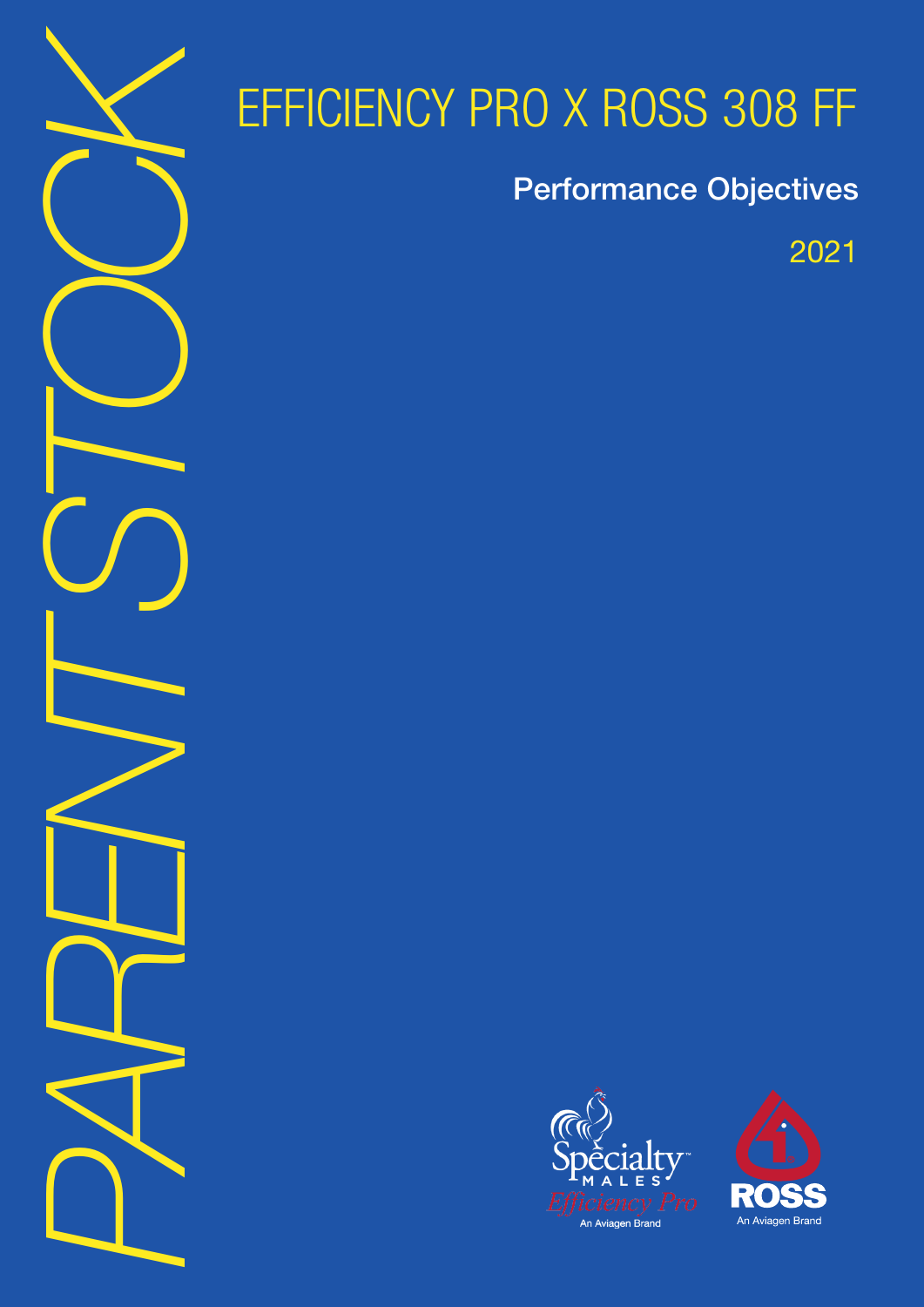#### Introduction

This booklet contains the performance objectives for Efficiency Pro™ (EP) x Ross® 308 FF parent stock and should be used in conjunction with the Ross Parent Stock Management Handbook and the Ross 308 FF Management Supplement.

#### **Performance**

Poultry production is a global activity, but across the world there are differing management strategies adapted to local conditions.

These performance objectives are for birds that receive the first light stimulation **after** 21 weeks (147 days) of age. This is the most common strategy used worldwide as it gives distinct advantages in early egg size, chick numbers and broiler chick quality.

Achieving the genetic potential of the birds depends on:

- Management to provide birds with their required environment.
- A dietary regime that provides the appropriate nutrients.
- Effective biosecurity and disease control.

If any one of these elements is sub-optimal, performance will suffer. The three sectors, environment, nutrition and health, are also interdependent; a problem in any one will result in a negative response by the bird to the other factors.

Data contained within this booklet indicates the performance that can be achieved under good management and environmental condition and when feeding the recommended nutrient levels. They should be therefore regarded as "Performance Objectives" and not specifications. In practice, variations in performance may occur for a wide variety of reasons. For example, feed consumption can be affected significantly by form of feed, energy level and house temperature.

While every attempt has been made to ensure the accuracy and relevance of the information presented. Aviagen<sup>®</sup> accepts no liability for the consequence of using this information to manage parent stock.

All weight measurements are shown in both metric (kg/g) and imperial (lb/oz) to reflect the global nature of this publication.

In the tables, values are rounded. This may result in small inaccuracies when using the objectives to calculate other performance statistics.

For further information on the management of Ross stock, please contact your local Ross representative.

#### **Contents**

| 03 | <b>Performance Summary</b>                           |
|----|------------------------------------------------------|
| 04 | Female In-Season Body Weight and Feeding Program     |
| 05 | Female Out-of-Season Body Weight and Feeding Program |
| 06 | Feeding into Lay                                     |
| 07 | Male Body Weight and Feeding Program                 |
| 08 | <b>Weekly Egg Production</b>                         |
| 09 | Weekly Hatchability and Chick Production             |
| 10 | Weekly Egg Weight and Egg Mass                       |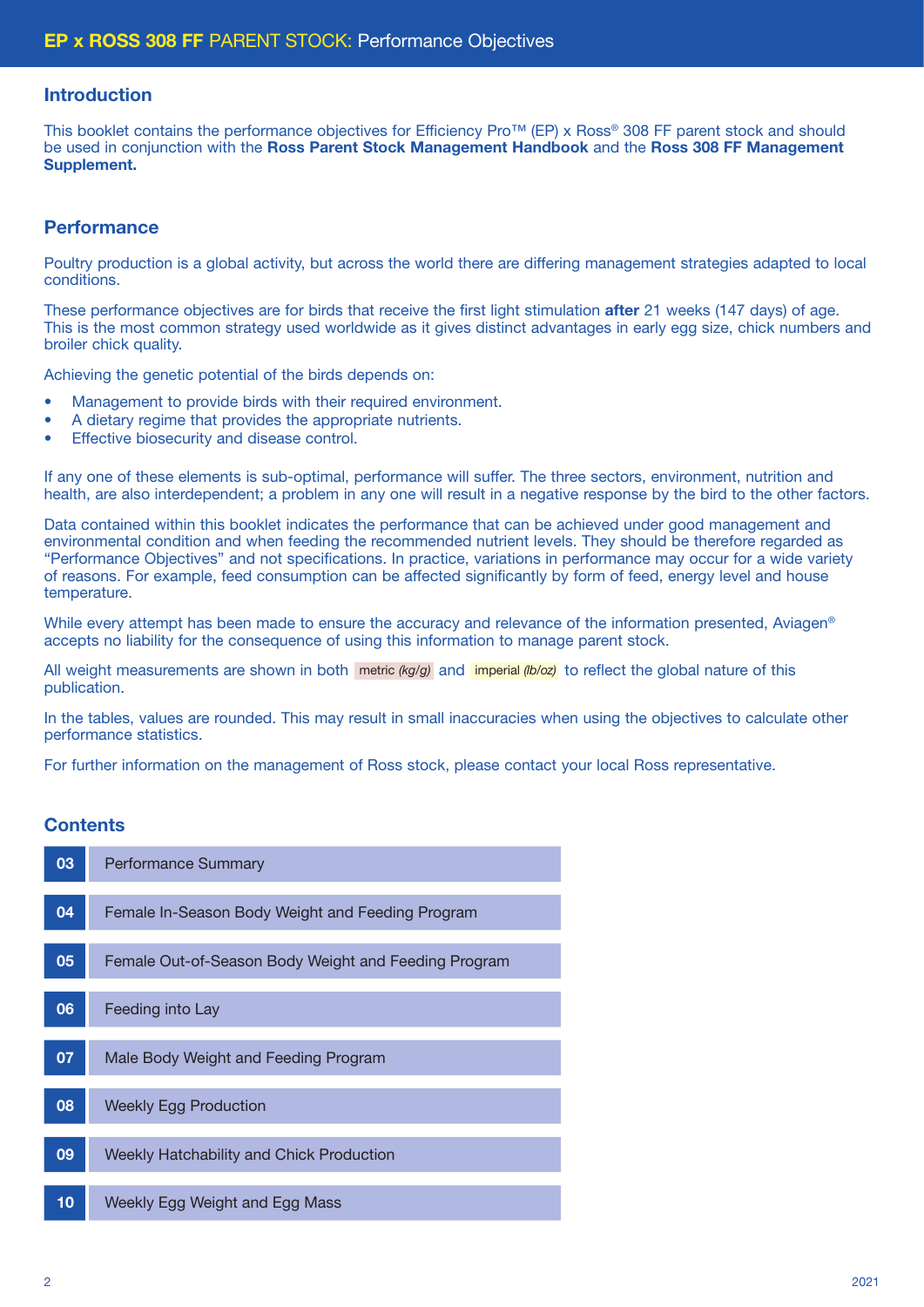#### Performance Summary

The figures below are for birds light-stimulated after 21 weeks (147 days of age).

#### Summary of 40 weeks of production.

| Age at depletion (days)<br>(weeks)                          | 448<br>64   | 448<br>64      |
|-------------------------------------------------------------|-------------|----------------|
| Total Eggs (HHA)*                                           | 188.8       | 188.8          |
| Hatching Eggs (HHA)*                                        | 178.4       | 178.4          |
| Chicks/female housed at 175 days (25 weeks)                 | 155.7       | 155.7          |
| Hatchability %                                              | 87.3        | 87.3           |
| Age at 5% Production (days)<br>(weeks)                      | 175<br>25   | 175<br>25      |
| Peak Production %                                           | 88.2        | 88.2           |
| Body weight at 175 days (25 weeks)**                        | 2970-3085 g | $6.5 - 6.8$ lb |
| Body weight at depletion**                                  | 4085-4205 g | $9.0 - 9.3$ lb |
| Liveability % (rearing period)                              | 95-96       | 95-96          |
| Liveability % (laying period)                               | 92          | 92             |
| Feed/100 Chicks***<br>day old -448 days (0-64 weeks)        | 35.6 kg     | 78.5 lb        |
| Feed/100 Hatching Eggs***<br>day old -448 days (0-64 weeks) | 31.0 kg     | 66.1 lb        |

KEY (kg/g) *– metric measurement* (lb/oz) *– imperial measurement*

\* Hen-Housed Average.

\*\* Body-weight ranges at 175 days (25 weeks) and at depletion are those for in-season and out-of-season females.

\*\*\* Feed amounts expressed in the table do not include male feed allocations.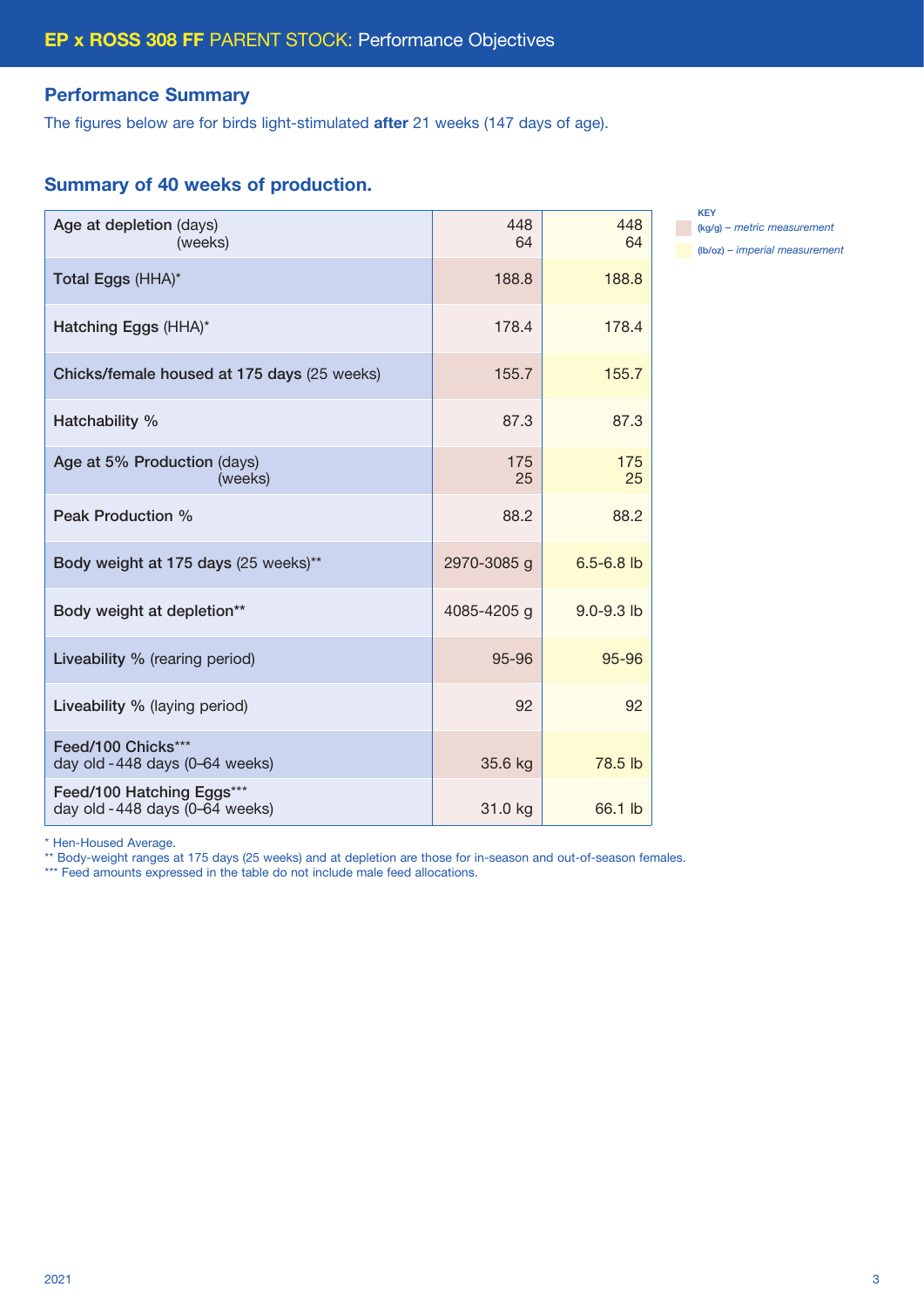#### Female In-Season Body Weight and Feeding Program

|         | Age | Age            | Body   | Weekly | Feed         | <b>Body</b> | Weekly | Feed         | Energy Intake    |
|---------|-----|----------------|--------|--------|--------------|-------------|--------|--------------|------------------|
| (days)  |     | (weeks)        | Weight | Gain   | (g/bird/day) | Weight      | Gain   | (lb/100/day) | (kcal/bird/day)* |
|         |     |                |        |        |              |             |        |              |                  |
|         |     |                | (g)    | (g)    |              | (Ib)        | (Ib)   |              |                  |
| Day old |     | $\mathbf 0$    | 40     |        | ad lib       | 0.09        |        | ad lib       | ad lib           |
|         | 7   | 1              | 115    | 75     | 20           | 0.25        | 0.16   | 4.3          | 55               |
|         | 14  | $\overline{c}$ | 215    | 100    | 25           | 0.47        | 0.22   | 5.6          | 71               |
|         | 21  | 3              | 335    | 120    | 30           | 0.74        | 0.27   | 6.7          | 85               |
|         | 28  | $\overline{4}$ | 465    | 130    | 34           | 1.03        | 0.29   | 7.5          | 95               |
|         |     |                |        |        | 37           |             | 0.26   | 8.2          |                  |
|         | 35  | 5              | 585    | 120    |              | 1.29        |        |              | 104              |
|         | 42  | 6              | 695    | 110    | 40           | 1.53        | 0.24   | 8.8          | 111              |
|         | 49  | $\overline{7}$ | 795    | 100    | 43           | 1.75        | 0.22   | 9.4          | 120              |
|         | 56  | 8              | 895    | 100    | 46           | 1.97        | 0.22   | 10.1         | 129              |
|         | 63  | 9              | 995    | 100    | 49           | 2.19        | 0.22   | 10.9         | 138              |
|         | 70  | 10             | 1095   | 100    | 53           | 2.41        | 0.22   | 11.6         | 148              |
|         | 77  | 11             | 1195   | 100    | 56           | 2.63        | 0.22   | 12.4         | 158              |
|         | 84  | 12             | 1295   | 100    | 60           | 2.85        | 0.22   | 13.2         | 168              |
|         |     |                |        |        |              |             |        |              |                  |
|         | 91  | 13             | 1395   | 100    | 63           | 3.08        | 0.23   | 14.0         | 178              |
|         | 98  | 14             | 1495   | 100    | 67           | 3.30        | 0.22   | 14.7         | 187              |
|         | 105 | 15             | 1595   | 100    | 71           | 3.52        | 0.22   | 15.7         | 199              |
|         | 112 | 16             | 1705   | 110    | 76           | 3.76        | 0.24   | 16.7         | 212              |
|         | 119 | 17             | 1825   | 120    | 80           | 4.02        | 0.26   | 17.7         | 225              |
|         | 126 | 18             | 1950   | 125    | 85           | 4.30        | 0.28   | 18.8         | 239              |
|         | 133 | 19             | 2085   | 135    | 91           | 4.60        | 0.30   | 20.0         | 254              |
|         | 140 | 20             | 2230   | 145    | 96           | 4.92        | 0.32   | 21.2         | 269              |
|         |     |                |        |        |              |             |        |              |                  |
|         | 147 | 21             | 2380   | 150    | 101          | 5.25        | 0.33   | 22.2         | 282              |
|         | 154 | 22             | 2530   | 150    | 105          | 5.58        | 0.33   | 23.2         | 295              |
|         | 161 | 23             | 2680   | 150    | 110          | 5.91        | 0.33   | 24.2         | 307              |
|         | 168 | 24             | 2830   | 150    | 116          | 6.24        | 0.33   | 25.5         | 324              |
|         | 175 | 25             | 2970   | 140    | 127          | 6.55        | 0.31   | 27.9         | 355              |
|         | 182 | 26             | 3090   | 120    | 144          | 6.81        | 0.26   | 31.7         | 403              |
|         | 189 | 27             | 3190   | 100    | 158          | 7.03        | 0.22   | 34.8         | 442              |
|         |     |                |        |        |              |             |        |              |                  |
|         | 196 | 28             | 3290   | 100    | 165          | 7.25        | 0.22   | 36.4         | 462              |
|         | 203 | 29             | 3360   | 70     | 165          | 7.41        | 0.16   | 36.4         | 462              |
|         | 210 | 30             | 3410   | 50     | 165          | 7.52        | 0.11   | 36.4         | 462              |
|         | 217 | 31             | 3450   | 40     | 165          | 7.61        | 0.09   | 36.4         | 462              |
|         | 224 | 32             | 3490   | 40     | 165          | 7.69        | 0.08   | 36.4         | 462              |
|         | 231 | 33             | 3530   | 40     | 165          | 7.78        | 0.09   | 36.4         | 462              |
|         | 238 | 34             | 3570   | 40     | 165          | 7.87        | 0.09   | 36.4         | 462              |
|         | 245 | 35             | 3600   | 30     | 165          | 7.94        | 0.07   | 36.4         | 462              |
|         |     |                |        |        |              |             |        |              |                  |
|         | 252 | 36             | 3630   | 30     | 164          | 8.00        | 0.06   | 36.3         | 461              |
|         | 259 | 37             | 3655   | 25     | 164          | 8.06        | 0.06   | 36.2         | 460              |
|         | 266 | 38             | 3680   | 25     | 164          | 8.11        | 0.05   | 36.2         | 460              |
|         | 273 | 39             | 3705   | 25     | 164          | 8.17        | 0.06   | 36.0         | 458              |
|         | 280 | 40             | 3725   | 20     | 163          | 8.21        | 0.04   | 36.0         | 457              |
|         | 287 | 41             | 3745   | 20     | 163          | 8.26        | 0.05   | 35.9         | 456              |
|         | 294 | 42             | 3765   | 20     | 162          | 8.30        | 0.04   | 35.8         | 455              |
|         |     |                |        |        |              |             |        |              |                  |
|         | 301 | 43             | 3785   | 20     | 162          | 8.34        | 0.04   | 35.7         | 454              |
|         | 308 | 44             | 3805   | 20     | 162          | 8.39        | 0.05   | 35.7         | 453              |
|         | 315 | 45             | 3825   | 20     | 162          | 8.43        | 0.04   | 35.6         | 452              |
|         | 322 | 46             | 3845   | 20     | 161          | 8.48        | 0.05   | 35.5         | 451              |
|         | 329 | 47             | 3865   | 20     | 161          | 8.52        | 0.04   | 35.4         | 450              |
|         | 336 | 48             | 3885   | 20     | 160          | 8.56        | 0.04   | 35.4         | 449              |
|         | 343 | 49             | 3905   | 20     | 160          | 8.61        | 0.05   | 35.3         | 448              |
|         |     |                |        |        |              |             |        |              | 447              |
|         | 350 | 50             | 3925   | 20     | 160          | 8.65        | 0.04   | 35.2         |                  |
|         | 357 | 51             | 3945   | 20     | 159          | 8.70        | 0.05   | 35.1         | 445              |
|         | 364 | 52             | 3960   | 15     | 158          | 8.73        | 0.03   | 34.9         | 444              |
|         | 371 | 53             | 3975   | 15     | 158          | 8.76        | 0.03   | 34.7         | 441              |
|         | 378 | 54             | 3985   | $10$   | 157          | 8.79        | 0.03   | 34.6         | 439              |
|         | 385 | 55             | 3995   | 10     | 156          | 8.81        | 0.02   | 34.4         | 437              |
|         | 392 | 56             | 4005   | 10     | 156          | 8.83        | 0.02   | 34.3         | 436              |
|         | 399 | 57             | 4015   | 10     | 155          | 8.85        | 0.02   | 34.2         | 435              |
|         |     |                |        |        |              |             |        |              |                  |
|         | 406 | 58             | 4025   | 10     | 155          | 8.87        | 0.02   | 34.2         | 434              |
|         | 413 | 59             | 4035   | 10     | 155          | 8.90        | 0.03   | 34.1         | 433              |
|         | 420 | 60             | 4045   | 10     | 154          | 8.92        | 0.02   | 34.0         | 431              |
|         | 427 | 61             | 4055   | 10     | 154          | 8.94        | 0.02   | 33.9         | 430              |
|         | 434 | 62             | 4065   | 10     | 153          | 8.96        | 0.02   | 33.8         | 429              |
|         | 441 | 63             | 4075   | 10     | 153          | 8.98        | 0.02   | 33.7         | 428              |
|         | 448 | 64             | 4085   | 10     | 153          | 9.01        | 0.03   | 33.7         | 428              |
|         |     |                |        |        |              |             |        |              |                  |

**KEY** 

*(kg/g) – metric measurement (lb/oz) – imperial measurement*

*NOTES*

*Body weights are based on a feed day, 4-6 hours after feeding.*

*Weekly body-weight gain beyond 39 weeks (273 days) should average approximately 10-20 g (0.02-0.05 lb).*

\* Feed quantities are a guide only, based on recommended dietary energy levels of 2800 kcal ME/kg (1270 kcal ME/lb). Adjustments must be made to reflect feeding differing energy levels.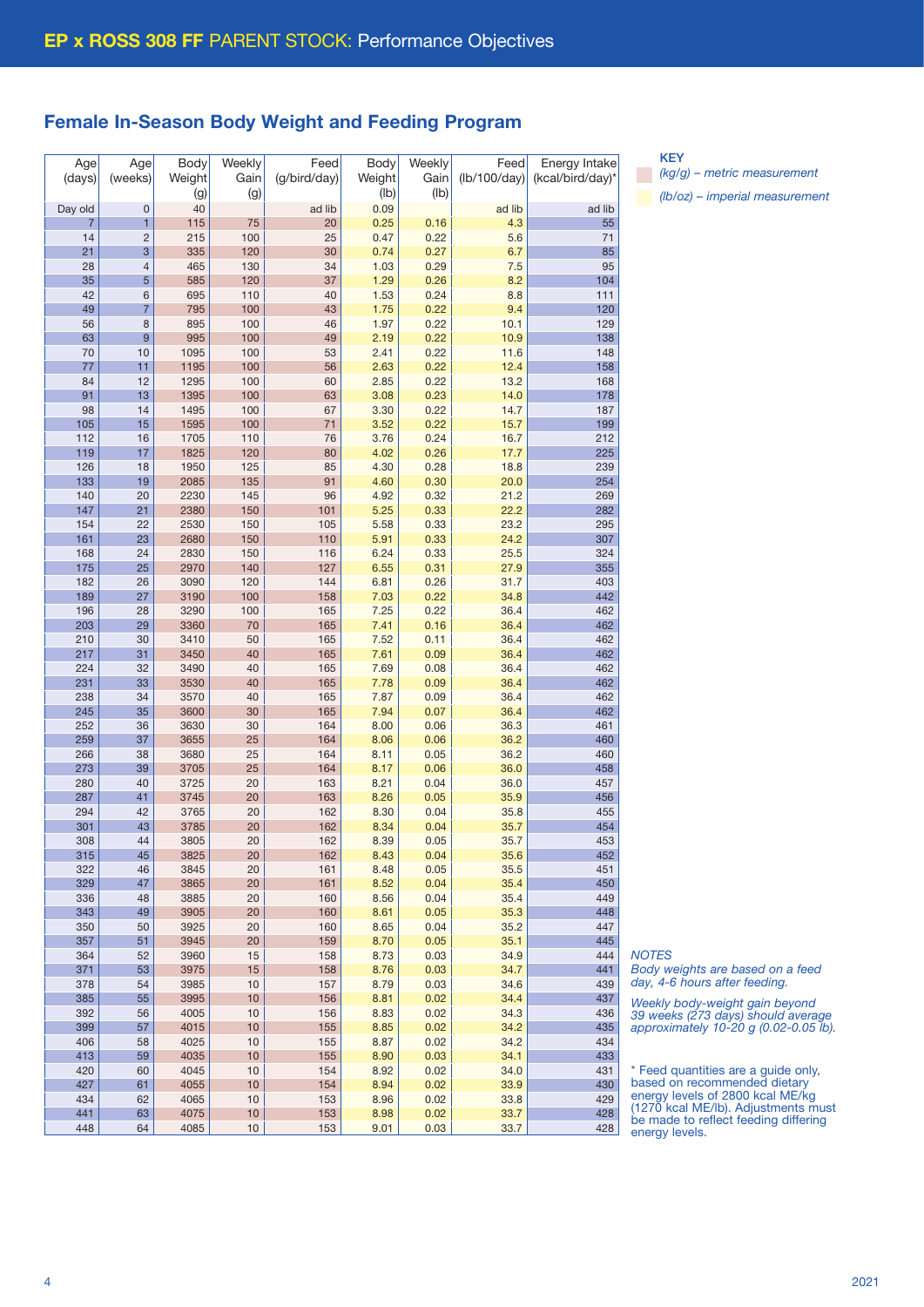#### Female Out-of-Season Body Weight and Feeding Program

| Age            | Age            | Body          | Weekly      | Feed         | Body           | Weekly       | Feed         | Energy Intake    |
|----------------|----------------|---------------|-------------|--------------|----------------|--------------|--------------|------------------|
| (days)         | (weeks)        | Weight<br>(g) | Gain<br>(g) | (g/bird/day) | Weight<br>(Ib) | Gain<br>(lb) | (lb/100/day) | (kcal/bird/day)* |
| Day old        | $\mathbf 0$    | 40            |             | ad lib       | 0.09           |              | ad lib       | ad lib           |
| $\overline{7}$ | 1              | 115           | 75          | 20           | 0.25           | 0.16         | 4.3          | 55               |
| 14             | $\overline{c}$ | 215           | 100         | 25           | 0.47           | 0.22         | 5.5          | 69               |
| 21             | 3              | 330           | 115         | 30           | 0.73           | 0.26         | 6.7          | 85               |
| 28             | $\overline{4}$ | 465           | 135         | 34           | 1.02           | 0.29         | 7.5          | 95               |
| 35<br>42       | 5              | 585           | 120         | 37<br>40     | 1.29           | 0.27         | 8.2          | 104              |
| 49             | 6<br>7         | 695<br>795    | 110<br>100  | 43           | 1.53<br>1.75   | 0.24<br>0.22 | 8.7<br>9.5   | 111<br>121       |
| 56             | 8              | 905           | 110         | 47           | 1.99           | 0.24         | 10.4         | 132              |
| 63             | 9              | 1015          | 110         | 51           | 2.23           | 0.24         | 11.2         | 142              |
| 70             | 10             | 1125          | 110         | 54           | 2.47           | 0.24         | 12.0         | 152              |
| 77             | 11             | 1235          | 110         | 58           | 2.72           | 0.25         | 12.7         | 161              |
| 84             | 12             | 1335          | 100         | 61           | 2.94           | 0.22         | 13.4         | 170              |
| 91             | 13             | 1435          | 100         | 64           | 3.16           | 0.22         | 14.1         | 180              |
| 98             | 14             | 1535          | 100         | 68           | 3.38           | 0.22         | 15.0         | 191              |
| 105            | 15             | 1645          | 110         | 73           | 3.62           | 0.24         | 16.2         | 206              |
| 112            | 16             | 1775          | 130         | 79           | 3.90           | 0.28         | 17.4         | 221              |
| 119            | 17             | 1915          | 140         | 84           | 4.21           | 0.31         | 18.5         | 235              |
| 126            | 18             | 2055          | 140         | 89           | 4.52           | 0.31         | 19.6         | 248              |
| 133            | 19             | 2195          | 140         | 93           | 4.83           | 0.31         | 20.5         | 260              |
| 140            | 20             | 2335          | 140         | 99           | 5.14           | 0.31         | 21.8         | 276              |
| 147            | 21             | 2495          | 160         | 105          | 5.49           | 0.35         | 23.2         | 295              |
| 154            | 22             | 2670          | 175         | 109          | 5.87           | 0.38         | 24.1         | 306              |
| 161            | 23             | 2820          | 150         | 112          | 6.20           | 0.33         | 24.8         | 314              |
| 168            | 24             | 2960          | 140         | 118          | 6.51           | 0.31         | 26.1         | 331              |
| 175            | 25             | 3085          | 125         | 128          | 6.79           | 0.28         | 28.2         | 359              |
| 182            | 26             | 3190          | 105         | 144          | 7.02           | 0.23         | 31.7         | 403              |
| 189            | 27             | 3275          | 85          | 158          | 7.20           | 0.18         | 34.9         | 443              |
| 196<br>203     | 28<br>29       | 3370<br>3455  | 95<br>85    | 168<br>168   | 7.41<br>7.60   | 0.21         | 36.9<br>36.9 | 469<br>469       |
| 210            | 30             | 3515          | 60          | 168          | 7.73           | 0.19<br>0.13 | 36.9         | 469              |
| 217            | 31             | 3565          | 50          | 168          | 7.84           | 0.11         | 36.9         | 469              |
| 224            | 32             | 3610          | 45          | 168          | 7.94           | 0.10         | 36.9         | 469              |
| 231            | 33             | 3650          | 40          | 168          | 8.03           | 0.09         | 36.9         | 469              |
| 238            | 34             | 3690          | 40          | 168          | 8.12           | 0.09         | 36.9         | 469              |
| 245            | 35             | 3720          | 30          | 168          | 8.18           | 0.06         | 36.9         | 469              |
| 252            | 36             | 3750          | 30          | 167          | 8.25           | 0.07         | 36.7         | 467              |
| 259            | 37             | 3775          | 25          | 166          | 8.30           | 0.05         | 36.7         | 466              |
| 266            | 38             | 3800          | 25          | 166          | 8.36           | 0.06         | 36.7         | 466              |
| 273            | 39             | 3825          | 25          | 166          | 8.41           | 0.05         | 36.5         | 464              |
| 280            | 40             | 3845          | 20          | 165          | 8.46           | 0.05         | 36.4         | 462              |
| 287            | 41             | 3865          | 20          | 165          | 8.50           | 0.04         | 36.3         | 461              |
| 294            | 42             | 3885          | 20          | 164          | 8.55           | 0.05         | 36.3         | 460              |
| 301            | 43             | 3905          | 20<br>20    | 164          | 8.59           | 0.04         | 36.2         | 460              |
| 308<br>315     | 44<br>45       | 3925<br>3945  | 20          | 164<br>164   | 8.63<br>8.68   | 0.04<br>0.05 | 36.1<br>36.1 | 459<br>458       |
| 322            | 46             | 3965          | 20          | 163          | 8.72           | 0.04         | 36.0         | 457              |
| 329            | 47             | 3985          | 20          | 163          | 8.77           | 0.05         | 35.9         | 456              |
| 336            | 48             | 4005          | 20          | 162          | 8.81           | 0.04         | 35.8         | 455              |
| 343            | 49             | 4025          | 20          | 162          | 8.85           | 0.04         | 35.7         | 454              |
| 350            | 50             | 4045          | 20          | 162          | 8.90           | 0.05         | 35.7         | 453              |
| 357            | 51             | 4065          | 20          | 161          | 8.94           | 0.04         | 35.5         | 451              |
| 364            | 52             | 4080          | 15          | 160          | 8.98           | 0.04         | 35.4         | 449              |
| 371            | 53             | 4095          | 15          | 159          | 9.01           | 0.03         | 35.2         | 447              |
| 378            | 54             | 4105          | 10          | 159          | 9.03           | 0.02         | 35.0         | 445              |
| 385            | 55             | 4115          | 10          | 158          | 9.05           | 0.02         | 34.9         | 443              |
| 392            | 56             | 4125          | 10          | 158          | 9.07           | 0.02         | 34.8         | 442              |
| 399            | 57             | 4135          | 10          | 157          | 9.10           | 0.03         | 34.7         | 440              |
| 406            | 58             | 4145          | 10          | 157          | 9.12           | 0.02         | 34.6         | 439              |
| 413            | 59             | 4155          | 10          | 156          | 9.14           | 0.02         | 34.5         | 438              |
| 420            | 60             | 4165          | 10          | 156          | 9.16           | 0.02         | 34.4         | 437              |
| 427            | 61             | 4175          | 10          | 156          | 9.18           | 0.02         | 34.3         | 436              |
| 434<br>441     | 62<br>63       | 4185<br>4195  | 10<br>10    | 155<br>155   | 9.21<br>9.23   | 0.03<br>0.02 | 34.2<br>34.2 | 435<br>434       |
| 448            | 64             | 4205          | 10          | 155          | 9.25           | 0.02         | 34.1         | 433              |
|                |                |               |             |              |                |              |              |                  |

KEY *(kg/g) – metric measurement (lb/oz) – imperial measurement*

*NOTES*

*Body weights are based on a feed day, 4-6 hours after feeding.*

*Weekly body-weight gain beyond 39 weeks (273 days) should average approximately 10-20 g (0.02-0.05 lb).*

\* Feed quantities are a guide only, based on recommended dietary energy levels of 2800 kcal ME/kg (1270 kcal ME/lb). Adjustments must be made to reflect feeding differing energy levels.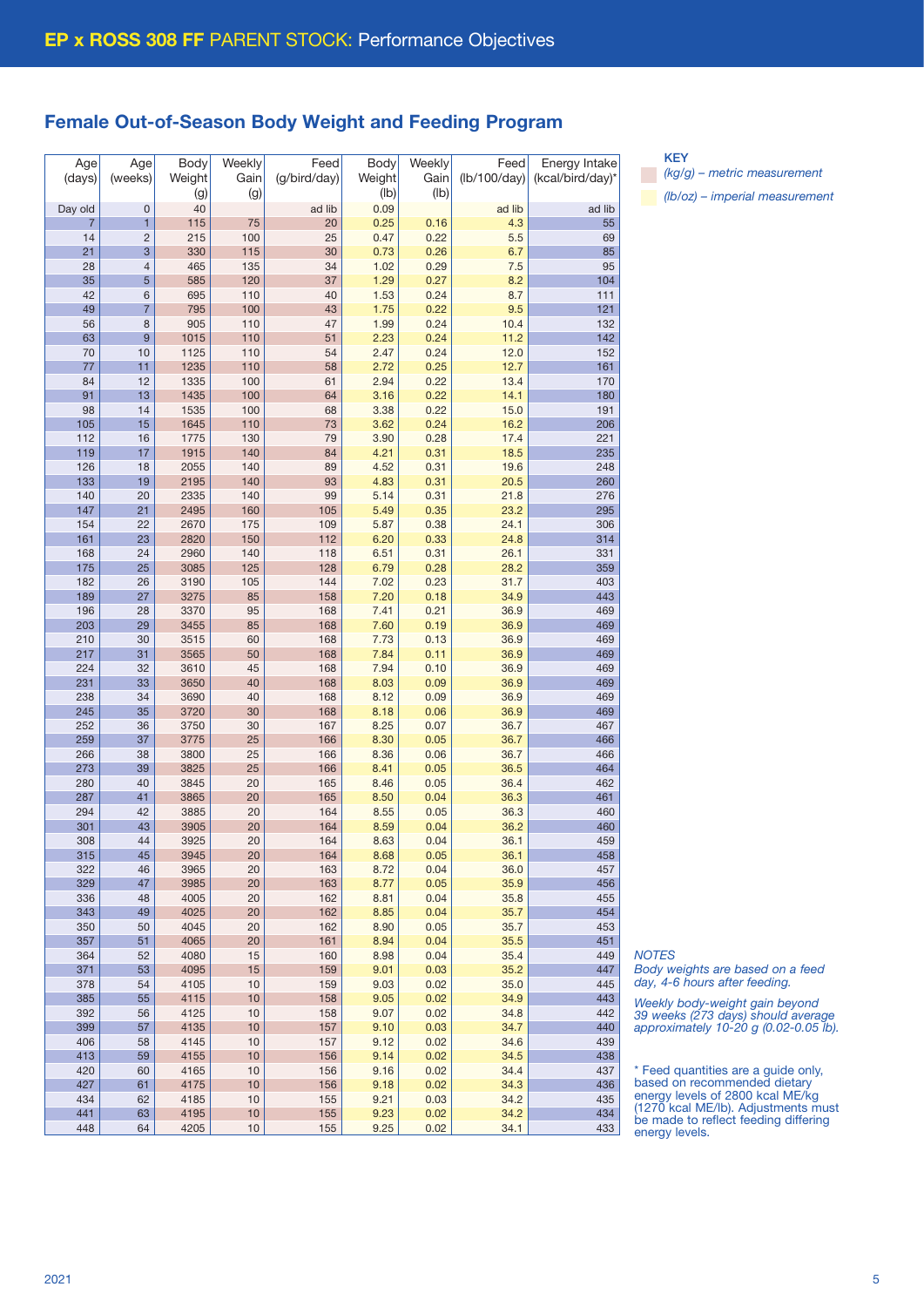#### Female In-Season Feeding into Lay

| Hen-Day<br>(%) | <b>Daily Energy Intake</b><br>(kcal ME/bird/day)* | <b>Feed Intake</b><br>(g/bird/day) | <b>Feed Increase</b><br>(g/bird/day) |
|----------------|---------------------------------------------------|------------------------------------|--------------------------------------|
| 5              | 355                                               | 127                                |                                      |
| 10             | 361                                               | 129                                | $\overline{2}$                       |
| 15             | 366                                               | 131                                | $\overline{2}$                       |
| 20             | 372                                               | 133                                | $\overline{2}$                       |
| 25             | 380                                               | 136                                | 3                                    |
| 30             | 389                                               | 139                                | 3                                    |
| 35             | 397                                               | 142                                | 3                                    |
| 40             | 405                                               | 145                                | 3                                    |
| 45             | 414                                               | 148                                | 3                                    |
| 50             | 425                                               | 152                                | $\overline{4}$                       |
| 55             | 436                                               | 156                                | $\overline{4}$                       |
| 65             | 447                                               | 160                                | $\overline{4}$                       |
| $>75$          | 462                                               | 165                                | 5                                    |

### Female Out-of-Season Feeding into Lay

| Hen-Day | <b>Daily Energy Intake</b> | <b>Feed Intake</b> | <b>Feed Increase</b> |
|---------|----------------------------|--------------------|----------------------|
| (%)     | (kcal ME/bird/day)*        | (g/bird/day)       | (g/bird/day)         |
| 5       | 359                        | 128                |                      |
| 10      | 365                        | 130                | $\overline{2}$       |
| 15      | 370                        | 132                | $\overline{c}$       |
| 20      | 376                        | 134                | $\overline{2}$       |
| 25      | 384                        | 137                | 3                    |
| 30      | 393                        | 140                | 3                    |
| 35      | 401                        | 143                | 3                    |
| 40      | 409                        | 146                | 3                    |
| 45      | 421                        | 150                | $\overline{4}$       |
| 50      | 432                        | 154                | $\overline{4}$       |
| 55      | 443                        | 158                | $\overline{4}$       |
| 65      | 457                        | 163                | 5                    |
| >75     | 469                        | 168                | 5                    |

#### *NOTES*

*Feeding program should be adjusted according to actual feed intake at 5% hen-day production. It may be necessary to adjust feed amounts*  daily (rather than every 5% as given in the table), taking into account the rate of daily production. Adjustments to feed amounts will need to be *made if dietary energy levels are different to those recommended or if environmental temperatures are warmer or cooler than assumed here.*

\* Daily energy and feed intakes are based on current recommended dietary levels of energy [2800 kcal ME/kg (1270 kcal ME/lb)] and assuming an ambient temperature of 20-21°C (68-70°F).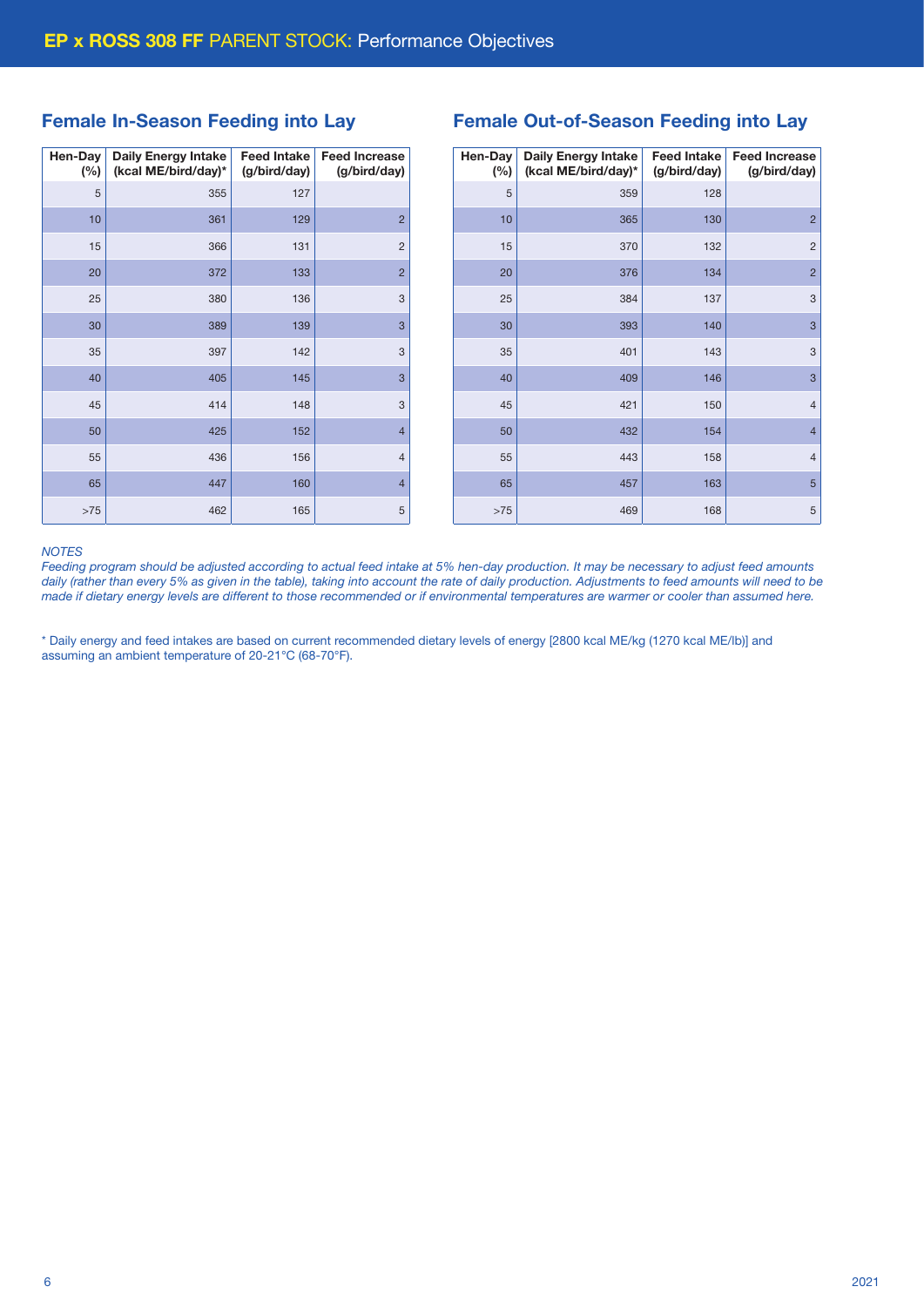#### Male Body Weight and Feeding Program

| Age            | Age            | Body   | Weekly | Feed         | Body   | Weekly | Feed         | Energy Intake    |
|----------------|----------------|--------|--------|--------------|--------|--------|--------------|------------------|
| (days)         | (weeks)        | Weight | Gain   | (g/bird/day) | Weight | Gain   | (lb/100/day) | (kcal/bird/day)* |
|                |                |        |        |              | (lb)   | (Ib)   |              |                  |
|                |                | (g)    | (g)    |              |        |        |              |                  |
| Day Old        | $\overline{0}$ | 40     |        | ad lib       | 0.09   |        | ad lib       |                  |
| $\overline{7}$ | 1              | 150    | 110    | 33           | 0.33   | 0.24   | 7.2          | 92               |
| 14             | $\overline{c}$ | 320    | 170    | 42           | 0.70   | 0.37   | 9.3          | 118              |
|                |                |        |        |              |        |        |              |                  |
| 21             | 3              | 525    | 205    | 49           | 1.16   | 0.46   | 10.8         | 137              |
| 28             | 4              | 755    | 230    | 54           | 1.66   | 0.50   | 11.9         | 152              |
| 35             | 5              | 945    | 190    | 58           | 2.08   | 0.42   | 12.8         | 162              |
| 42             | 6              | 1130   | 185    | 61           | 2.49   | 0.41   | 13.4         | 170              |
| 49             | $\overline{7}$ | 1280   | 150    | 63           | 2.82   | 0.33   | 13.9         | 177              |
| 56             | 8              | 1420   | 140    | 65           | 3.13   | 0.31   | 14.4         | 183              |
| 63             | 9              | 1545   |        |              |        |        |              |                  |
|                |                |        | 125    | 67           | 3.40   | 0.27   | 14.8         | 188              |
| 70             | 10             | 1670   | 125    | 69           | 3.68   | 0.28   | 15.3         | 194              |
| 77             | 11             | 1795   | 125    | 72           | 3.95   | 0.27   | 15.8         | 200              |
| 84             | 12             | 1920   | 125    | 74           | 4.23   | 0.28   | 16.4         | 208              |
| 91             | 13             | 2045   | 125    | 77           | 4.50   | 0.27   | 17.0         | 216              |
| 98             | 14             | 2170   | 125    | 80           | 4.78   | 0.28   | 17.6         | 224              |
| 105            | 15             | 2295   | 125    | 83           | 5.06   | 0.28   | 18.4         | 233              |
| 112            | 16             | 2420   | 125    | 87           | 5.33   | 0.27   | 19.1         | 243              |
|                |                |        |        |              |        |        |              |                  |
| 119            | 17             | 2560   | 140    | 90           | 5.64   | 0.31   | 19.8         | 252              |
| 126            | 18             | 2715   | 155    | 93           | 5.98   | 0.34   | 20.6         | 262              |
| 133            | 19             | 2875   | 160    | 98           | 6.33   | 0.35   | 21.5         | 273              |
| 140            | 20             | 3035   | 160    | 102          | 6.69   | 0.36   | 22.5         | 286              |
| 147            | 21             | 3195   | 160    | 107          | 7.04   | 0.35   | 23.5         | 299              |
| 154            | 22             | 3355   | 160    | 112          | 7.39   | 0.35   | 24.7         | 313              |
| 161            | 23             | 3515   | 160    | 118          | 7.74   | 0.35   | 26.0         | 330              |
| 168            | 24             | 3675   | 160    | 121          | 8.09   | 0.35   | 26.7         | 340              |
|                |                |        |        |              |        |        |              |                  |
| 175            | 25             | 3825   | 150    | 123          | 8.43   | 0.34   | 27.1         | 344              |
| 182            | 26             | 3960   | 135    | 124          | 8.72   | 0.29   | 27.4         | 348              |
| 189            | 27             | 4035   | 75     | 125          | 8.89   | 0.17   | 27.6         | 351              |
| 196            | 28             | 4090   | 55     | 126          | 9.01   | 0.12   | 27.8         | 353              |
| 203            | 29             | 4120   | 30     | 127          | 9.07   | 0.06   | 28.0         | 355              |
| 210            | 30             | 4150   | 30     | 128          | 9.14   | 0.07   | 28.1         | 357              |
| 217            | 31             | 4180   | 30     | 128          | 9.21   | 0.07   | 28.3         | 360              |
| 224            | 32             | 4210   | 30     | 129          | 9.27   | 0.06   | 28.5         | 362              |
| 231            | 33             | 4240   | 30     | 130          | 9.34   | 0.07   | 28.7         | 365              |
|                |                |        |        |              |        |        |              |                  |
| 238            | 34             | 4270   | 30     | 131          | 9.41   | 0.07   | 28.9         | 367              |
| 245            | 35             | 4300   | 30     | 132          | 9.47   | 0.06   | 29.1         | 370              |
| 252            | 36             | 4330   | 30     | 133          | 9.54   | 0.07   | 29.3         | 372              |
| 259            | 37             | 4360   | 30     | 134          | 9.60   | 0.06   | 29.5         | 375              |
| 266            | 38             | 4390   | 30     | 135          | 9.67   | 0.07   | 29.7         | 377              |
| 273            | 39             | 4420   | 30     | 136          | 9.74   | 0.07   | 29.9         | 380              |
| 280            | 40             | 4450   | 30     | 136          | 9.80   | 0.06   | 30.1         | 382              |
| 287            | 41             | 4480   | 30     | 137          | 9.87   | 0.07   | 30.3         | 384              |
| 294            | 42             | 4510   | 30     | 138          | 9.93   | 0.06   | 30.5         | 387              |
|                |                |        |        |              |        |        |              |                  |
| 301            | 43             | 4540   | 30     | 139          | 10.00  | 0.07   | 30.6         | 389              |
| 308            | 44             | 4570   | 30     | 140          | 10.07  | 0.07   | 30.8         | 392              |
| 315            | 45             | 4600   | 30     | 141          | 10.13  | 0.06   | 31.0         | 394              |
| 322            | 46             | 4630   | 30     | 141          | 10.20  | 0.07   | 31.2         | 396              |
| 329            | 47             | 4660   | 30     | 142          | 10.26  | 0.06   | 31.4         | 398              |
| 336            | 48             | 4690   | 30     | 143          | 10.33  | 0.07   | 31.5         | 401              |
| 343            | 49             | 4720   | 30     | 144          | 10.40  | 0.07   | 31.7         | 403              |
| 350            | 50             | 4750   | 30     | 145          | 10.46  | 0.06   | 31.9         | 405              |
|                |                |        |        |              |        |        |              |                  |
| 357            | 51             | 4780   | 30     | 145          | 10.53  | 0.07   | 32.1         | 407              |
| 364            | 52             | 4810   | 30     | 146          | 10.59  | 0.06   | 32.2         | 409              |
| 371            | 53             | 4840   | 30     | 147          | 10.66  | 0.07   | 32.4         | 411              |
| 378            | 54             | 4870   | 30     | 148          | 10.73  | 0.07   | 32.5         | 413              |
| 385            | 55             | 4900   | 30     | 148          | 10.79  | 0.06   | 32.7         | 415              |
| 392            | 56             | 4930   | 30     | 149          | 10.86  | 0.07   | 32.8         | 417              |
| 399            | 57             | 4960   | 30     | 150          | 10.93  | 0.07   | 33.0         | 419              |
| 406            | 58             | 4990   | 30     | 150          | 10.99  | 0.06   | 33.1         | 421              |
| 413            |                | 5020   |        | 151          |        |        |              |                  |
|                | 59             |        | 30     |              | 11.06  | 0.07   | 33.3         | 422              |
| 420            | 60             | 5050   | 30     | 151          | 11.12  | 0.06   | 33.4         | 424              |
| 427            | 61             | 5080   | 30     | 152          | 11.19  | 0.07   | 33.5         | 426              |
| 434            | 62             | 5110   | 30     | 153          | 11.26  | 0.07   | 33.6         | 427              |
| 441            | 63             | 5140   | 30     | 153          | 11.32  | 0.06   | 33.7         | 429              |
| 448            | 64             | 5170   | 30     | 154          | 11.39  | 0.07   | 33.9         | 430              |

KEY

*(kg/g) – metric measurement (lb/oz) – imperial measurement*

*NOTES Body weights are those 4-6 hours after feeding.*

*This profile allows the male to reach sexual maturity by female first egg. Weekly body-weight gain beyond 28 weeks (196 days) should average approximately 30 g (0.06-0.07 lb).*

*Field performance has shown that this practice ensures that the body condition of the males is not compromised so they will maintain the best possible fertility levels.*

\* Feed quantities are a guide only, based on recommended dietary energy levels of 2800 kcal ME/kg (1270 kcal ME/lb). Adjustments must be made to reflect feeding differing energy levels.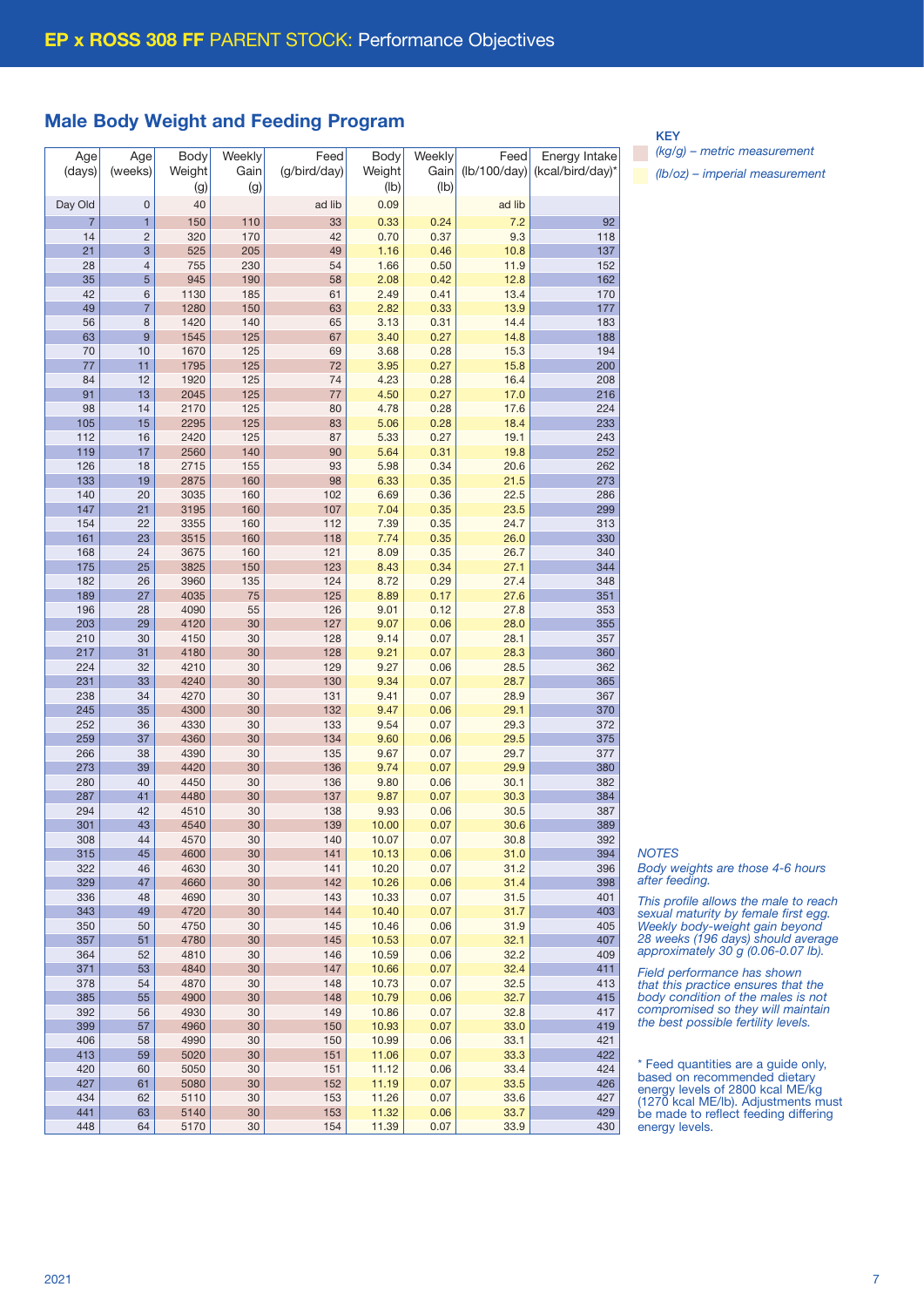## Weekly Egg Production

| Week of        | Age    | Age     | Hen-Housed | Hen-Week | Eggs/Bird/ | Eggs/Bird/ | Hatching   |            | Hatching Hatching Egg | <b>Hatching Egg</b> |
|----------------|--------|---------|------------|----------|------------|------------|------------|------------|-----------------------|---------------------|
| Production     | (days) | (weeks) | (%)        | $(%)^*$  | Week       | Cum.       | Eggs/Bird/ | Eggs/Bird/ | Utilization           | Utilization         |
|                |        |         |            |          | Hen-Housed | Hen-Housed | Week**     | Cum.       | Weekly                | Cum.                |
| $\mathbf{1}$   | 175    | 25      | 5.4        | 5.4      | 0.4        | 0.4        |            |            |                       |                     |
| $\overline{2}$ | 182    | 26      | 24.6       | 24.7     | 1.7        | 2.1        | 1.2        | 1.2        | 72.3                  | 54.8                |
| $\sqrt{3}$     | 189    | 27      | 54.6       | 54.9     | 3.8        | 5.9        | 3.3        | 4.6        | 87.0                  | 75.0                |
| $\overline{4}$ | 196    | 28      | 76.0       | 76.6     | 5.3        | 11.2       | 4.8        | 9.4        | 90.4                  | 82.2                |
| 5              | 203    | 29      | 84.6       | 85.5     | 5.9        | 17.2       | 5.5        | 14.9       | 93.0                  | 85.9                |
| $6\phantom{1}$ | 210    | 30      | 87.5       | 88.5     | 6.1        | 23.3       | 5.8        | 20.7       | 94.8                  | 88.2                |
| $\overline{7}$ | 217    | 31      | 88.2       | 89.4     | 6.2        | 29.5       | 5.9        | 26.6       | 95.6                  | 89.8                |
| 8              | 224    | 32      | 87.5       | 88.9     | 6.1        | 35.6       | 5.9        | 32.5       | 96.4                  | 90.9                |
| $\overline{9}$ | 231    | 33      | 86.3       | 87.9     | 6.0        | 41.6       | 5.8        | 38.3       | 96.4                  | 91.7                |
| 10             | 238    | 34      | 85.2       | 86.9     | 6.0        | 47.6       | 5.7        | 44.0       | 96.1                  | 92.2                |
| 11             | 245    | 35      | 84.0       | 85.9     | 5.9        | 53.5       | 5.6        | 49.7       | 96.1                  | 92.7                |
| 12             | 252    | 36      | 82.9       | 84.9     | 5.8        | 59.3       | 5.6        | 55.3       | 96.1                  | 93.0                |
| 13             | 259    | 37      | 81.7       | 83.9     | 5.7        | 65.0       | 5.5        | 60.7       | 96.0                  | 93.3                |
| 14             | 266    | 38      | 80.6       | 82.9     | 5.6        | 70.6       | 5.4        | 66.1       | 95.8                  | 93.5                |
| 15             | 273    | 39      | 79.5       | 81.9     | 5.6        | 76.2       | 5.3        | 71.5       | 95.7                  | 93.6                |
| 16             | 280    | 40      | 78.2       | 80.8     | 5.5        | 81.7       | 5.2        | 76.7       | 95.7                  | 93.8                |
| 17             | 287    | 41      | 77.0       | 79.7     | 5.4        | 87.1       | 5.2        | 81.9       | 95.6                  | 93.9                |
| 18             | 294    | 42      | 75.9       | 78.7     | 5.3        | 92.4       | 5.1        | 86.9       | 95.6                  | 94.0                |
| 19             | 301    | 43      | 74.7       | 77.7     | 5.2        | 97.6       | 5.0        | 91.9       | 95.5                  | 94.1                |
| 20             | 308    | 44      | 73.6       | 76.7     | 5.2        | 102.8      | 4.9        | 96.8       | 95.5                  | 94.1                |
| 21             | 315    | 45      | 72.5       | 75.6     | 5.1        | 107.8      | 4.8        | 101.7      | 95.4                  | 94.2                |
| 22             | 322    | 46      | 71.3       | 74.6     | 5.0        | 112.8      | 4.8        | 106.4      | 95.4                  | 94.2                |
| 23             | 329    | 47      | 70.2       | 73.6     | 4.9        | 117.7      | 4.7        | 111.1      | 95.3                  | 94.3                |
| 24             | 336    | 48      | 68.9       | 72.4     | 4.8        | 122.6      | 4.6        | 115.7      | 95.3                  | 94.3                |
| 25             | 343    | 49      | 67.7       | 71.3     | 4.7        | 127.3      | 4.5        | 120.2      | 95.2                  | 94.4                |
| 26             | 350    | 50      | 66.6       | 70.3     | 4.7        | 132.0      | 4.4        | 124.7      | 95.2                  | 94.4                |
| 27             | 357    | 51      | 65.5       | 69.2     | 4.6        | 136.5      | 4.4        | 129.0      | 95.1                  | 94.4                |
| 28             | 364    | 52      | 64.3       | 68.1     | 4.5        | 141.0      | 4.3        | 133.3      | 95.1                  | 94.4                |
| 29             | 371    | 53      | 63.2       | 67.1     | 4.4        | 145.5      | 4.2        | 137.5      | 95.1                  | 94.5                |
| 30             | 378    | 54      | 62.0       | 66.0     | 4.3        | 149.8      | 4.1        | 141.6      | 95.0                  | 94.5                |
| 31             | 385    | 55      | 60.9       | 64.9     | 4.3        | 154.1      | 4.0        | 145.7      | 95.0                  | 94.5                |
| 32             | 392    | 56      | 59.6       | 63.7     | 4.2        | 158.2      | 4.0        | 149.6      | 94.9                  | 94.5                |
| 33             | 399    | 57      | 58.5       | 62.6     | 4.1        | 162.3      | 3.9        | 153.5      | 94.9                  | 94.5                |
| 34             | 406    | 58      | 57.3       | 61.5     | 4.0        | 166.3      | 3.8        | 157.3      | 94.8                  | 94.5                |
| 35             | 413    | 59      | 56.2       | 60.4     | 3.9        | 170.3      | 3.7        | 161.0      | 94.8                  | 94.5                |
| 36             | 420    | 60      | 55.0       | 59.3     | 3.9        | 174.1      | 3.6        | 164.7      | 94.7                  | 94.5                |
| 37             | 427    | 61      | 53.9       | 58.2     | 3.8        | 177.9      | 3.6        | 168.2      | 94.7                  | 94.5                |
| 38             | 434    | 62      | 52.7       | 57.1     | 3.7        | 181.6      | 3.5        | 171.7      | 94.7                  | 94.5                |
| 39             | 441    | 63      | 51.6       | 56.0     | 3.6        | 185.2      | 3.4        | 175.2      | 94.6                  | 94.5                |
| 40             | 448    | 64      | 50.3       | 54.7     | 3.5        | 188.7      | 3.3        | 178.5      | 94.6                  | 94.5                |

\* Hen-week (%) is based on the assumption that cumulative mortality in lay is 8% with 0.2% mortality per week.

\*\* A hatching egg is considered to be an egg which is 50 g (21.2 oz/dozen) or heavier.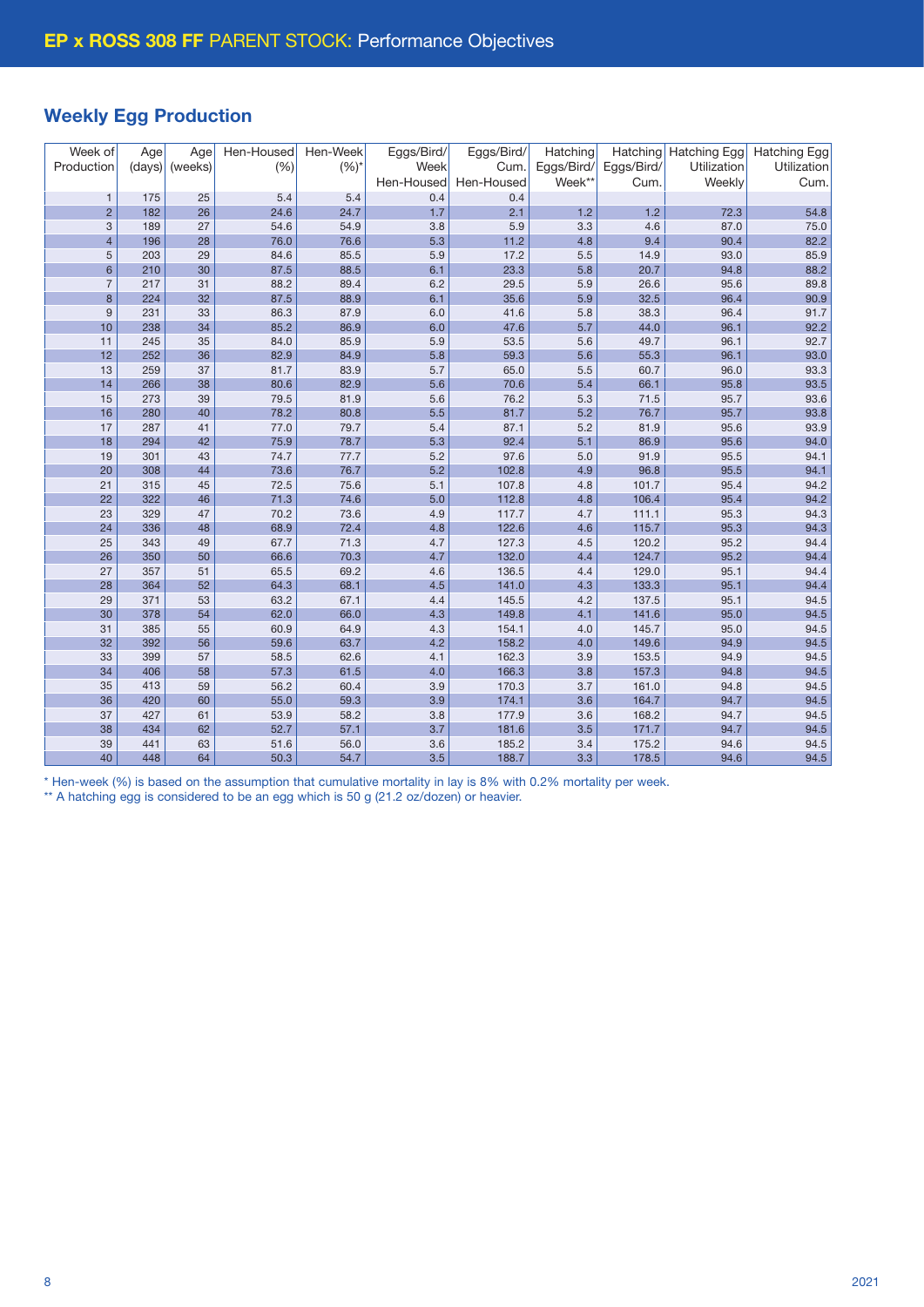# Weekly Hatchability and Chick Production

| Week of                  | Age    | Age     | Hatch All | Cum.         | Chicks/Week | Cum. Chicks |
|--------------------------|--------|---------|-----------|--------------|-------------|-------------|
| Production               | (days) | (weeks) | Eggs      | Hatchability | Hen-Housed  | Hen-Housed  |
|                          |        |         | $(%)^{*}$ | (% )         |             |             |
| 1                        | 175    | 25      |           |              |             |             |
| $\overline{2}$           | 182    | 26      | 80.3      | 80.3         | 1.0         | 1.0         |
| 3                        | 189    | 27      | 83.1      | 82.3         | 2.8         | 3.8         |
| $\overline{\mathcal{L}}$ | 196    | 28      | 85.5      | 84.0         | 4.1         | 7.9         |
| 5                        | 203    | 29      | 87.5      | 85.3         | 4.8         | 12.7        |
| $6\phantom{1}6$          | 210    | 30      | 89.2      | 86.4         | 5.2         | 17.9        |
| $\overline{7}$           | 217    | 31      | 90.6      | 87.3         | 5.3         | 23.2        |
| 8                        | 224    | 32      | 91.6      | 88.1         | 5.4         | 28.6        |
| 9                        | 231    | 33      | 92.5      | 88.8         | 5.4         | 34.0        |
| 10                       | 238    | 34      | 93.1      | 89.3         | 5.3         | 39.3        |
| 11                       | 245    | 35      | 93.4      | 89.8         | 5.3         | 44.6        |
| 12                       | 252    | 36      | 93.6      | 90.2         | 5.2         | 49.8        |
| 13                       | 259    | 37      | 93.7      | 90.5         | 5.1         | 54.9        |
| 14                       | 266    | 38      | 93.6      | 90.8         | 5.1         | 60.0        |
| 15                       | 273    | 39      | 93.4      | 90.9         | 5.0         | 65.0        |
| 16                       | 280    | 40      | 93.1      | 91.1         | 4.9         | 69.8        |
| 17                       | 287    | 41      | 92.7      | 91.2         | 4.8         | 74.6        |
| 18                       | 294    | 42      | 92.2      | 91.3         | 4.7         | 79.3        |
| 19                       | 301    | 43      | 91.7      | 91.3         | 4.6         | 83.9        |
| 20                       | 308    | 44      | 91.1      | 91.3         | 4.5         | 88.3        |
| 21                       | 315    | 45      | 90.5      | 91.2         | 4.4         | 92.7        |
| 22                       | 322    | 46      | 89.9      | 91.2         | 4.3         | 97.0        |
| 23                       | 329    | 47      | 89.3      | 91.1         | 4.2         | 101.2       |
| 24                       | 336    | 48      | 88.3      | 91.0         | 4.1         | 105.2       |
| 25                       | 343    | 49      | 87.3      | 90.8         | 3.9         | 109.2       |
| 26                       | 350    | 50      | 86.3      | 90.7         | 3.8         | 113.0       |
| 27                       | 357    | 51      | 85.3      | 90.5         | 3.7         | 116.7       |
| 28                       | 364    | 52      | 84.4      | 90.3         | 3.6         | 120.3       |
| 29                       | 371    | 53      | 83.4      | 90.1         | 3.5         | 123.8       |
| 30                       | 378    | 54      | 82.4      | 89.9         | 3.4         | 127.2       |
| 31                       | 385    | 55      | 81.4      | 89.6         | 3.3         | 130.5       |
| 32                       | 392    | 56      | 80.5      | 89.4         | 3.2         | 133.7       |
| 33                       | 399    | 57      | 79.5      | 89.1         | 3.1         | 136.8       |
| 34                       | 406    | 58      | 78.5      | 88.9         | 3.0         | 139.7       |
| 35                       | 413    | 59      | 77.5      | 88.6         | 2.9         | 142.6       |
| 36                       | 420    | 60      | 76.6      | 88.4         | 2.8         | 145.4       |
| 37                       | 427    | 61      | 75.6      | 88.1         | 2.7         | 148.1       |
| 38                       | 434    | 62      | 74.7      | 87.8         | 2.6         | 150.7       |
| 39                       | 441    | 63      | 73.7      | 87.5         | 2.5         | 153.2       |
| 40                       | 448    | 64      | 72.7      | 87.3         | 2.4         | 155.7       |

\* Hatchability is based on an average egg age of three days. Hatchability will drop by 0.5% per day of storage between 7 and 11 days.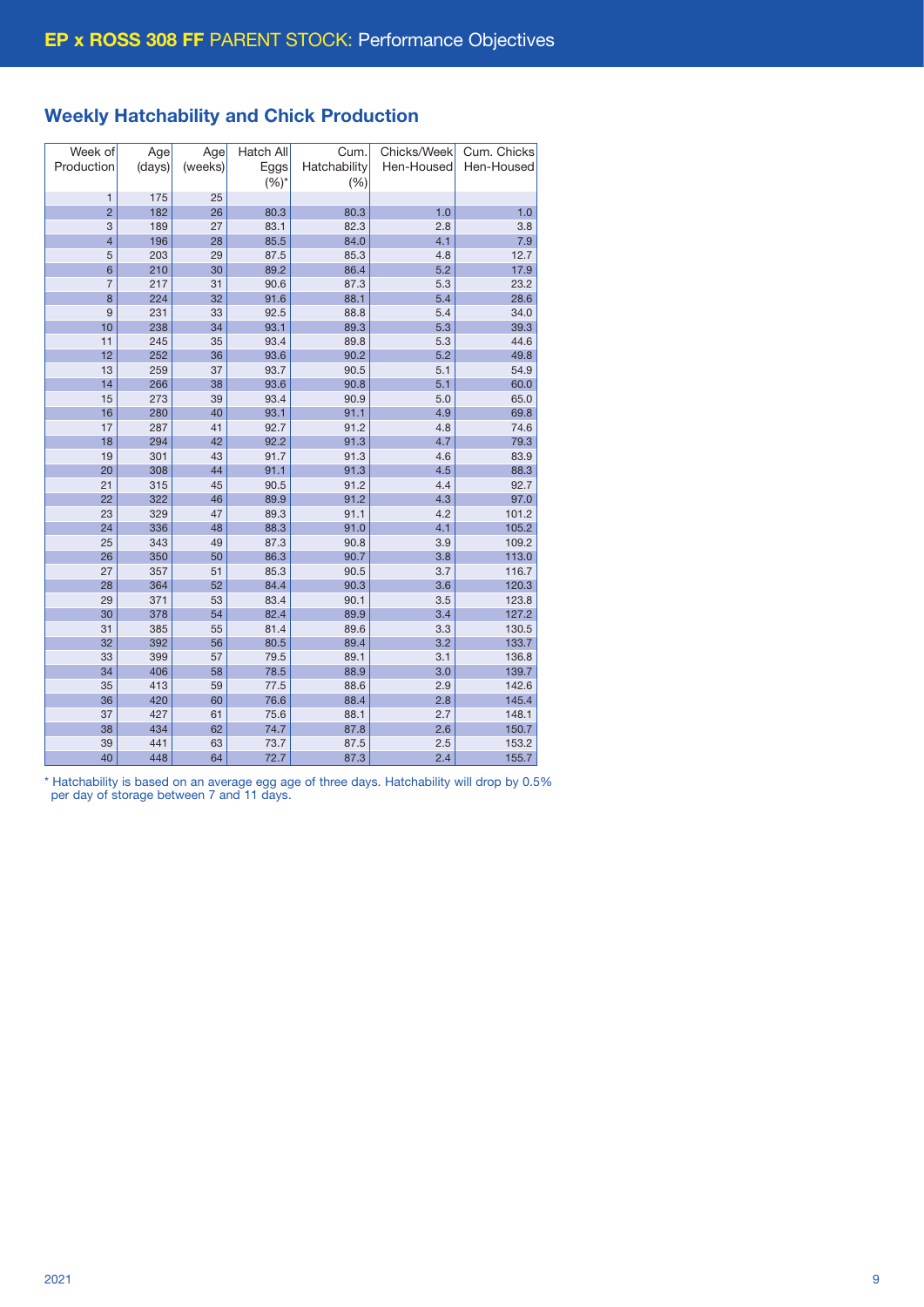# Weekly Egg Weight and Egg Mass

| Week of<br>Production | Age<br>(days) | Age<br>(weeks) | Hen-Week<br>(% ) | Egg Weight<br>(g) | Egg Mass<br>$(g)^*$ | Egg Weight<br>(oz/dozen) |
|-----------------------|---------------|----------------|------------------|-------------------|---------------------|--------------------------|
| $\mathbf{1}$          | 175           | 25             | 5.4              | 49.4              | 3.9                 | 20.9                     |
| $\overline{2}$        | 182           | 26             | 24.7             | 51.5              | 12.7                | 21.8                     |
| 3                     | 189           | 27             | 54.9             | 52.9              | 29.0                | 22.4                     |
| $\overline{4}$        | 196           | 28             | 76.6             | 54.1              | 41.4                | 22.9                     |
| 5                     | 203           | 29             | 85.5             | 55.2              | 47.1                | 23.4                     |
| 6                     | 210           | 30             | 88.5             | 56.2              | 49.7                | 23.8                     |
| 7                     | 217           | 31             | 89.4             | 57.0              | 50.9                | 24.1                     |
| 8                     | 224           | 32             | 88.9             | 57.6              | 51.2                | 24.4                     |
| 9                     | 231           | 33             | 87.9             | 58.1              | 51.0                | 24.6                     |
| 10                    | 238           | 34             | 86.9             | 58.6              | 50.9                | 24.8                     |
| 11                    | 245           | 35             | 85.9             | 59.1              | 50.8                | 25.0                     |
| 12                    | 252           | 36             | 84.9             | 59.6              | 50.6                | 25.2                     |
| 13                    | 259           | 37             | 83.9             | 60.0              | 50.3                | 25.4                     |
| 14                    | 266           | 38             | 82.9             | 60.4              | 50.1                | 25.6                     |
| 15                    | 273           | 39             | 81.9             | 60.9              | 49.9                | 25.8                     |
| 16                    | 280           | 40             | 80.8             | 61.3              | 49.5                | 26.0                     |
| 17                    | 287           | 41             | 79.7             | 61.7              | 49.2                | 26.1                     |
| 18                    | 294           | 42             | 78.7             | 62.1              | 48.9                | 26.3                     |
| 19                    | 301           | 43             | 77.7             | 62.4              | 48.5                | 26.4                     |
| 20                    | 308           | 44             | 76.7             | 62.8              | 48.1                | 26.6                     |
| 21                    | 315           | 45             | 75.6             | 63.2              | 47.8                | 26.8                     |
| 22                    | 322           | 46             | 74.6             | 63.6              | 47.4                | 26.9                     |
| 23                    | 329           | 47             | 73.6             | 63.9              | 47.0                | 27.1                     |
| 24                    | 336           | 48             | 72.4             | 64.3              | 46.5                | 27.2                     |
| 25                    | 343           | 49             | 71.3             | 64.5              | 46.0                | 27.3                     |
| 26                    | 350           | 50             | 70.3             | 65.0              | 45.7                | 27.5                     |
| 27                    | 357           | 51             | 69.2             | 65.2              | 45.1                | 27.6                     |
| 28                    | 364           | 52             | 68.1             | 65.6              | 44.7                | 27.8                     |
| 29                    | 371           | 53             | 67.1             | 65.8              | 44.1                | 27.9                     |
| 30                    | 378           | 54             | 66.0             | 66.1              | 43.6                | 28.0                     |
| 31                    | 385           | 55             | 64.9             | 66.4              | 43.1                | 28.1                     |
| 32                    | 392           | 56             | 63.7             | 66.7              | 42.5                | 28.2                     |
| 33                    | 399           | 57             | 62.6             | 67.0              | 41.9                | 28.4                     |
| 34                    | 406           | 58             | 61.5             | 67.2              | 41.3                | 28.5                     |
| 35                    | 413           | 59             | 60.4             | 67.6              | 40.8                | 28.6                     |
| 36                    | 420           | 60             | 59.3             | 67.8              | 40.2                | 28.7                     |
| 37                    | 427           | 61             | 58.2             | 67.9              | 39.5                | 28.7                     |
| 38                    | 434           | 62             | 57.1             | 68.1              | 38.9                | 28.8                     |
| 39                    | 441           | 63             | 56.0             | 68.2              | 38.2                | 28.9                     |
| 40                    | 448           | 64             | 54.7             | 68.3              | 37.3                | 28.9                     |

KEY *(kg/g) – metric measurement*

*(lb/oz) – imperial measurement*

 $*$  Egg mass (g) = Hen-week (%) x Egg weight (g)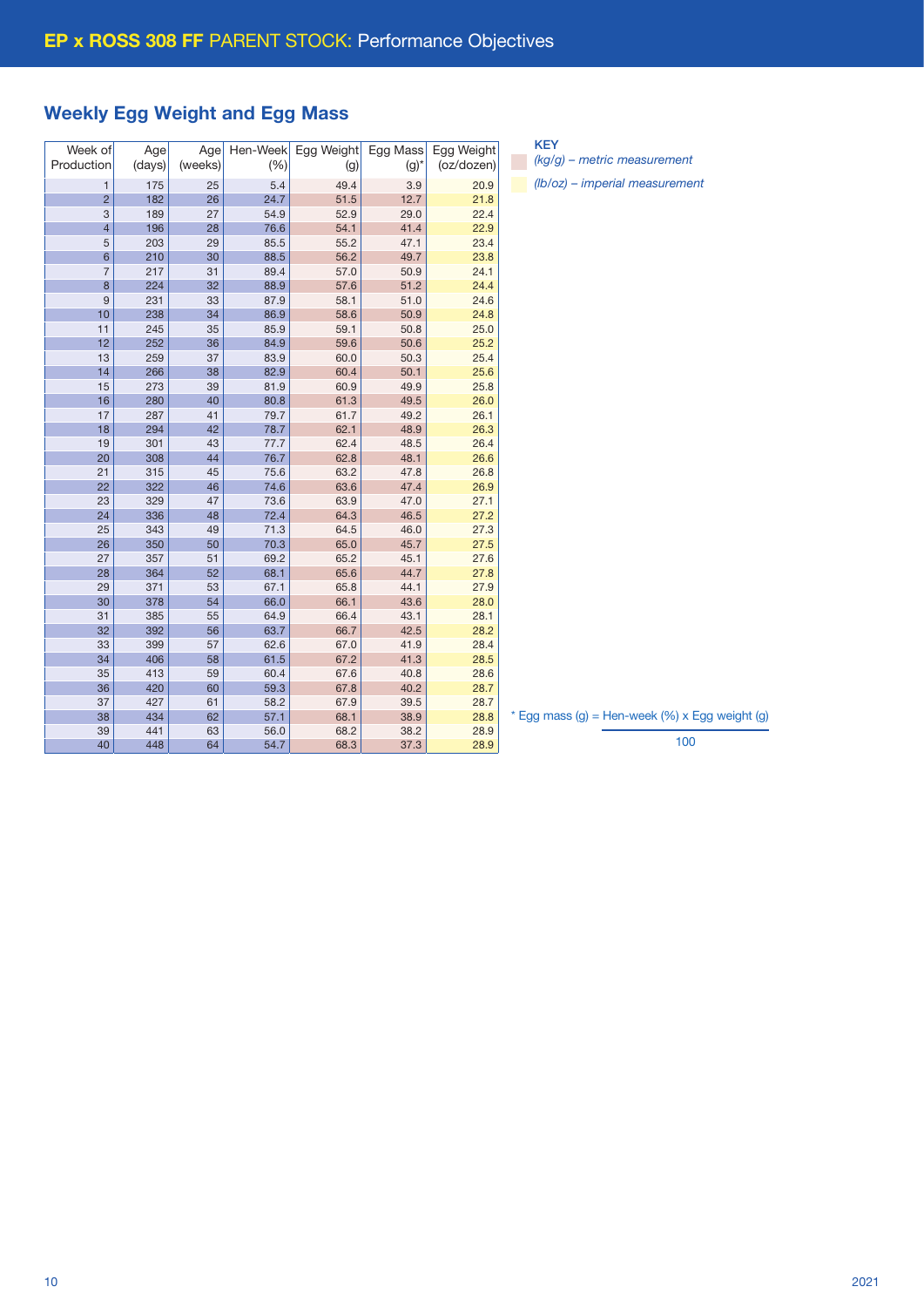# **Notes** . . . . . . . . . . . . . . .  $\cdots$